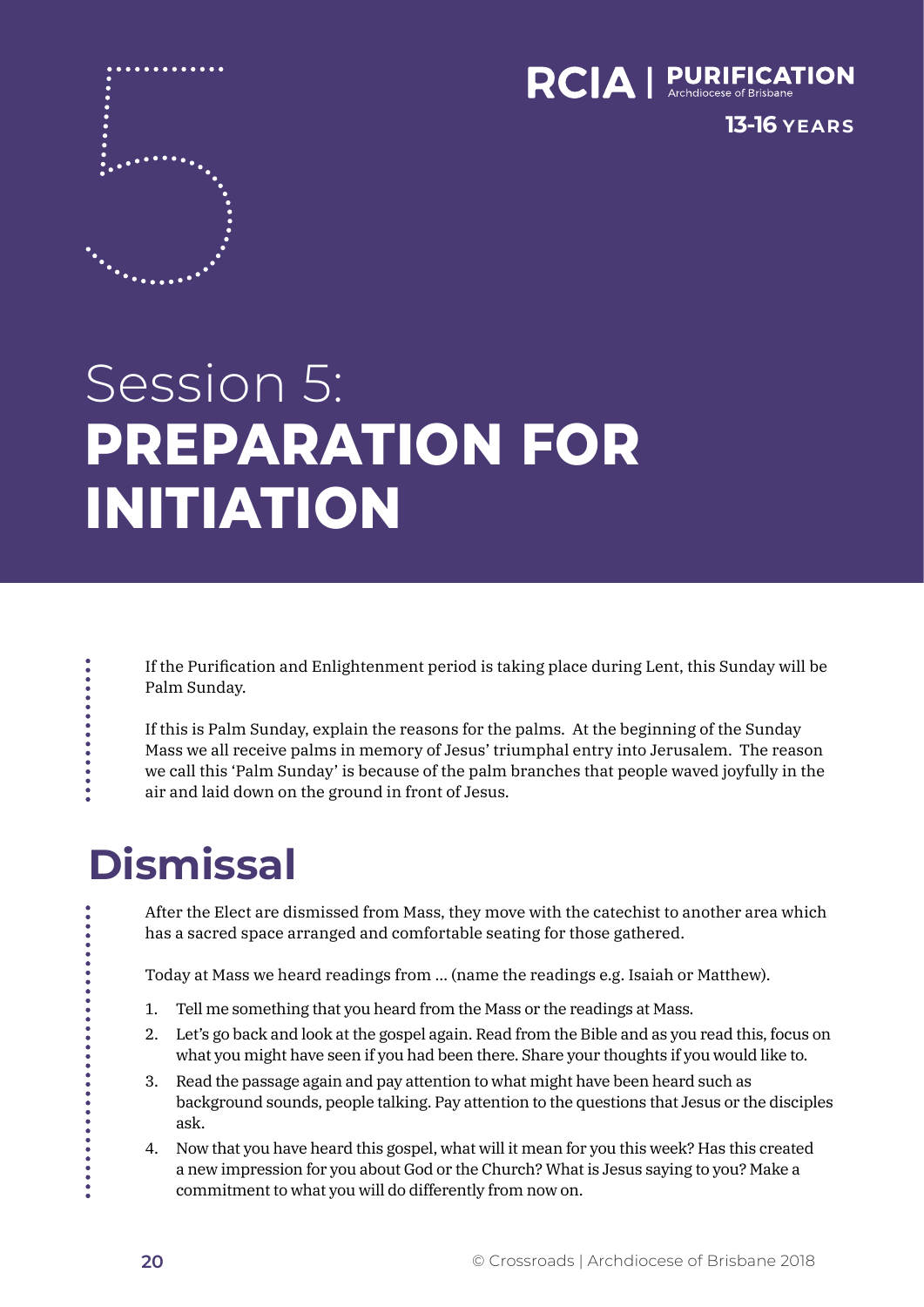# **Exploring**

The readings on Passion Sunday give us an account of how people approached Jesus then, and how we approach him now.

How do you think the disciples felt when Jesus entered the city?

They were overwhelmed with joy and excitement.

What did the Pharisees think of Jesus?

They seemed jealous, concerned, and a little indignant.

It was a scene of great celebration. Jesus had just raised Lazarus from the dead and the crowds gathered for the Passover feast. Jesus was celebrated and popular. The crowds were hysterical and there was shouting, singing, and anticipation. No one, except Jesus, knew what was going to happen next.

If a similar scene were to take place today, how do you think the crowd would react?